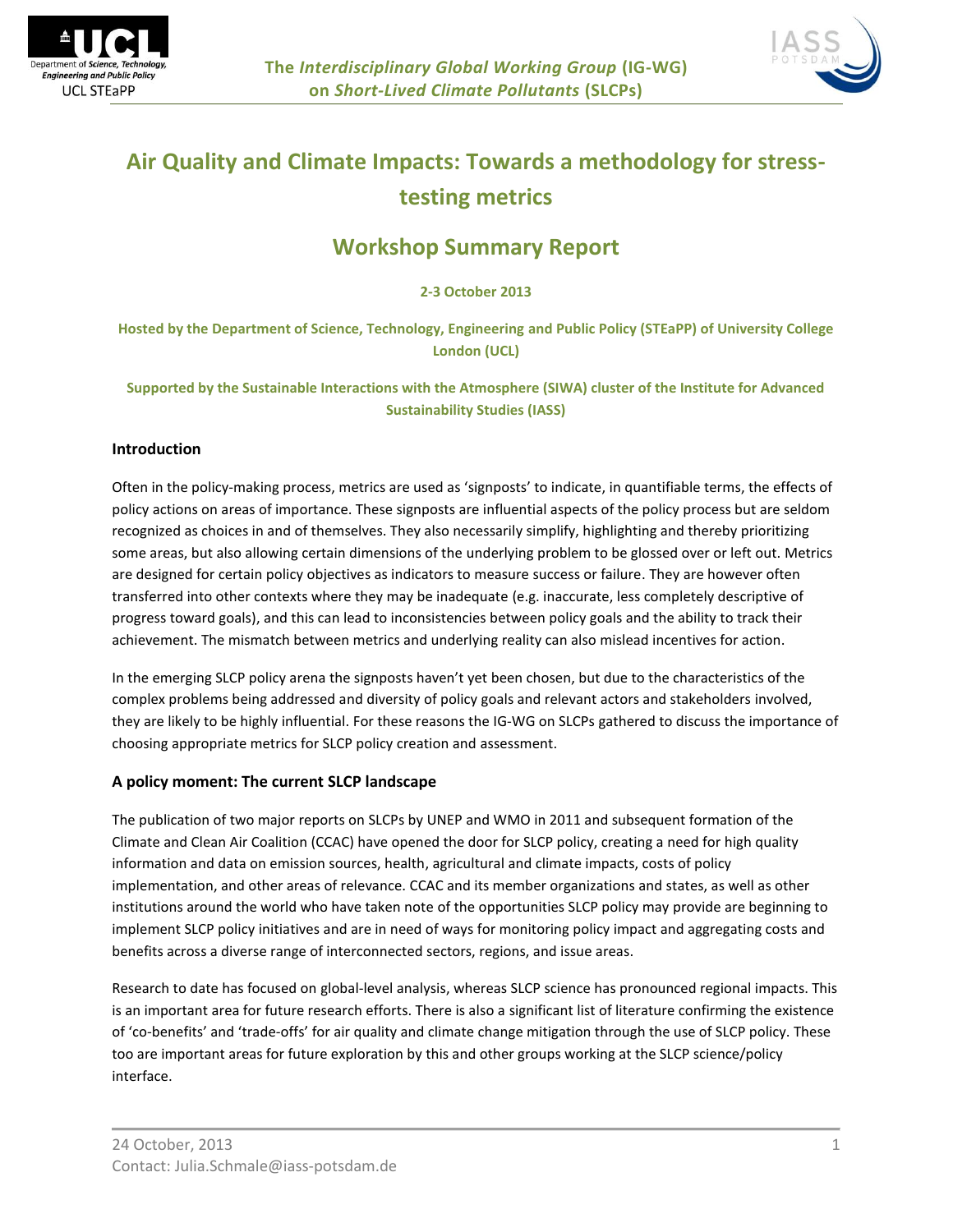



Fundamentally, there is a need for experts to provide the tools—including the metrics—for policy-makers at local and national levels (and beyond) to make and evaluate SLCP policy that works within their unique contexts and connect it to related efforts across the globe.

#### **What can we learn from the usage of the Global Warming Potential (GWP) metric?**

The utility of a metric is dependent on the policy objective and the context where it is used. By examining the case of the GWP we can learn some important lessons for the creation of future SLCP impact metrics. The GWP was developed to compare the influence of a variety of substances on the radiative balance of the atmosphere and was used as an example in the first assessment report of the Intergovernmental Panel on Climate Change (IPCC). Thereby it unintentionally paved the way for multi-pollutant carbon trading schemes which have figured prominently in climate policy to date. However, the GWP metric has a somewhat arbitrarily chosen time horizon that could be altered in order to justify a range of scientific or policy perspectives. The predominant 100 year time horizon for GWP is therefore a policy reflection of current conceptions of the climate problem and not an objective reflection of reality. A major caveat of the GWP metric is that the information it provides is not directly relevant for policy goals in terms of global mean temperature rise.

The history of the GWP that has "accidentally" shaped policy processes and entire market schemes, calls for a carefully directed process to design impact metrics for SLCPs that steer and evaluate policy for air quality, climate, agriculture and further context dependent areas at the same time. Therefore an open policy process is better served not by a single 'silver-bullet' metric—which does not exist—but instead by a suite of metrics to be utilized within the specific contexts for which they are best suited, and which explicitly rather than obliquely reflect certain value judgments or policy goals. Currently, the CCAC is developing a tool with a variety of indicators to support National Action Plans.

# **The role of SLCPs in international climate negotiations**

SLCPs do not enter the policy discourse from a blank slate; they are tied much more to the climate than air quality issue and all of the often polarizing discourse that surrounds it as well as the subtle tensions that run under its surface. Among these are trust issues between the global North and South and the tenuousness of public support for action on the most important climate forcer,  $CO<sub>2</sub>$ . Some countries' refusal to join the CCAC because of suspicion that it is simply an annex 1 country negotiating strategy, and the reticence to include SLCPs under the UNFCCC because they further complicate an issue that is already too complex for many decision-makers, are manifestations of these issues that were pointed out during the workshop.

There are however first motivations and strategies for potentially including SLCPs in the UNFCCC process. The ramp-up of action on SLCPs through CCAC and other efforts will likely lead to calls for a global-level aggregation of SLCP policy impact. The UNFCCC could be the authority that enforces standardized processes for measuring SLCP policy impact towards this end. Additionally, if climate change is framed more in terms of 'risk' at future UNFCCC negotiations, SLCPs could become more relevant due to their potential utility in a risk management framework for climate change mitigation which values a diversity of policy actions and the ability to slow the rate of climate change and avoid tipping points, rather than solely reduce its magnitude.

Regardless of the potential inclusion of SLCPs in the global climate negations, the main leverage to mitigate global warming in the long-term and for certain regions also in the short-term is the reduction of  $CO<sub>2</sub>$ .